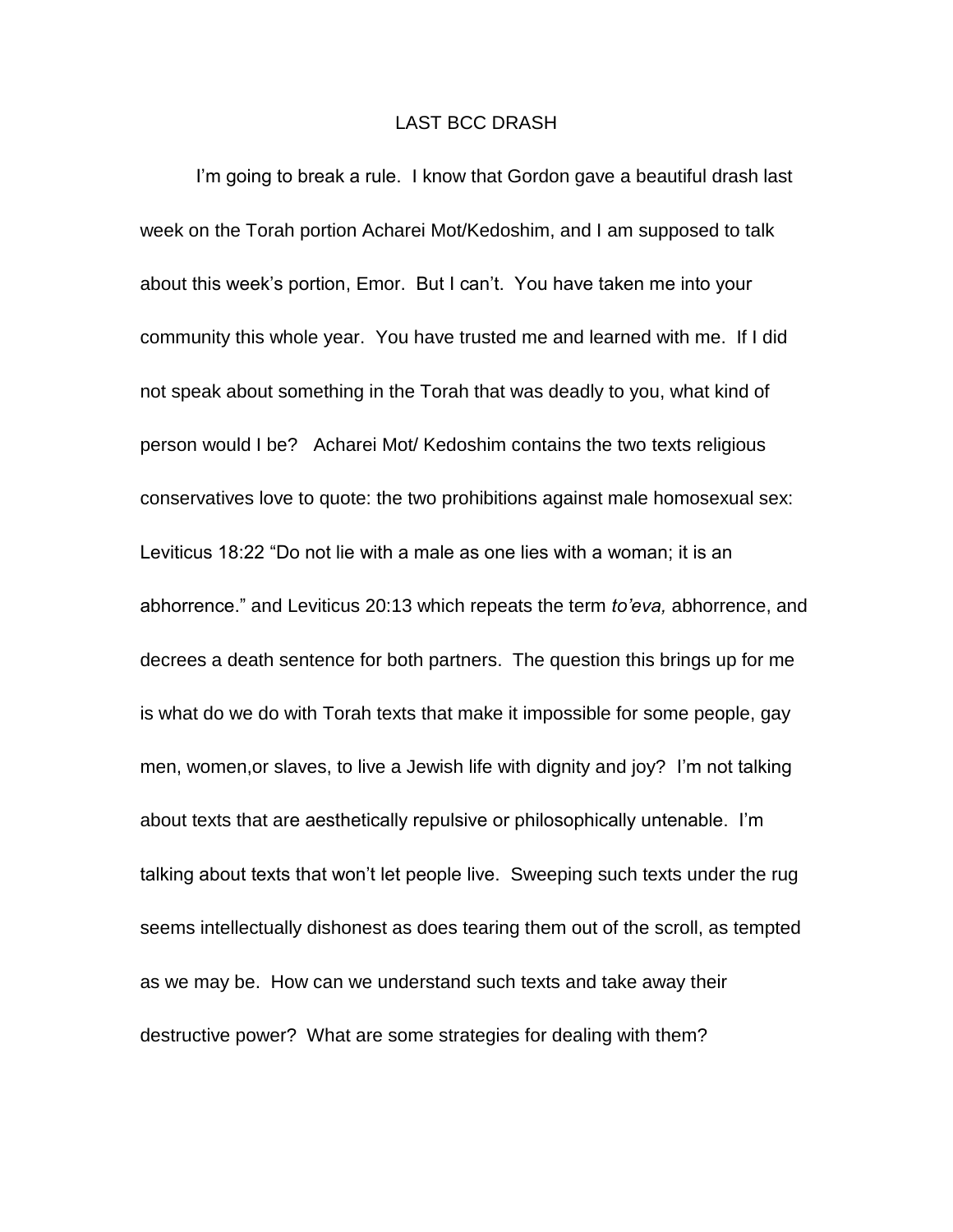The first point to make is that **the Bible is not a single consistent voice of authority**. You cannot say, "The Bible says, it is forbidden for men to have sex with men." You can only say that the Holiness code section of the book of Leviticus says so. The Bible is not a single book. It is a collection of different books, spanning eight centuries, not all of which agree with one another. I picture the authors in one big room in the next world arguing. Ezra is proclaiming that every Judean married to a foreign woman should send her away. Ruth is saying to him, "Don't be a snob. Foreign women have blessed the people Israel. King David has two foreign women in his geneology and that means the Messiah will have those women in *his* geneology."

Joshua is off in a corner with Judges, boasting about the conquest of Canaan. He is saying, "we smote this town, we destroyed that town." Judges is answering "Nope, never did conquer that town or that other town either or those five other strategic places. We're living side-by-side with the Canaanites there." And Leviticus? Leviticus is ranting about human sexual fluids. "Yuck!" he says. But Song of Songs is countering him. "What do you mean? Human sexual fluids are delicious! They're like wine or honey! Intoxicating! Sweet!" So "the Bible" as a single consistent point of view doesn't exist.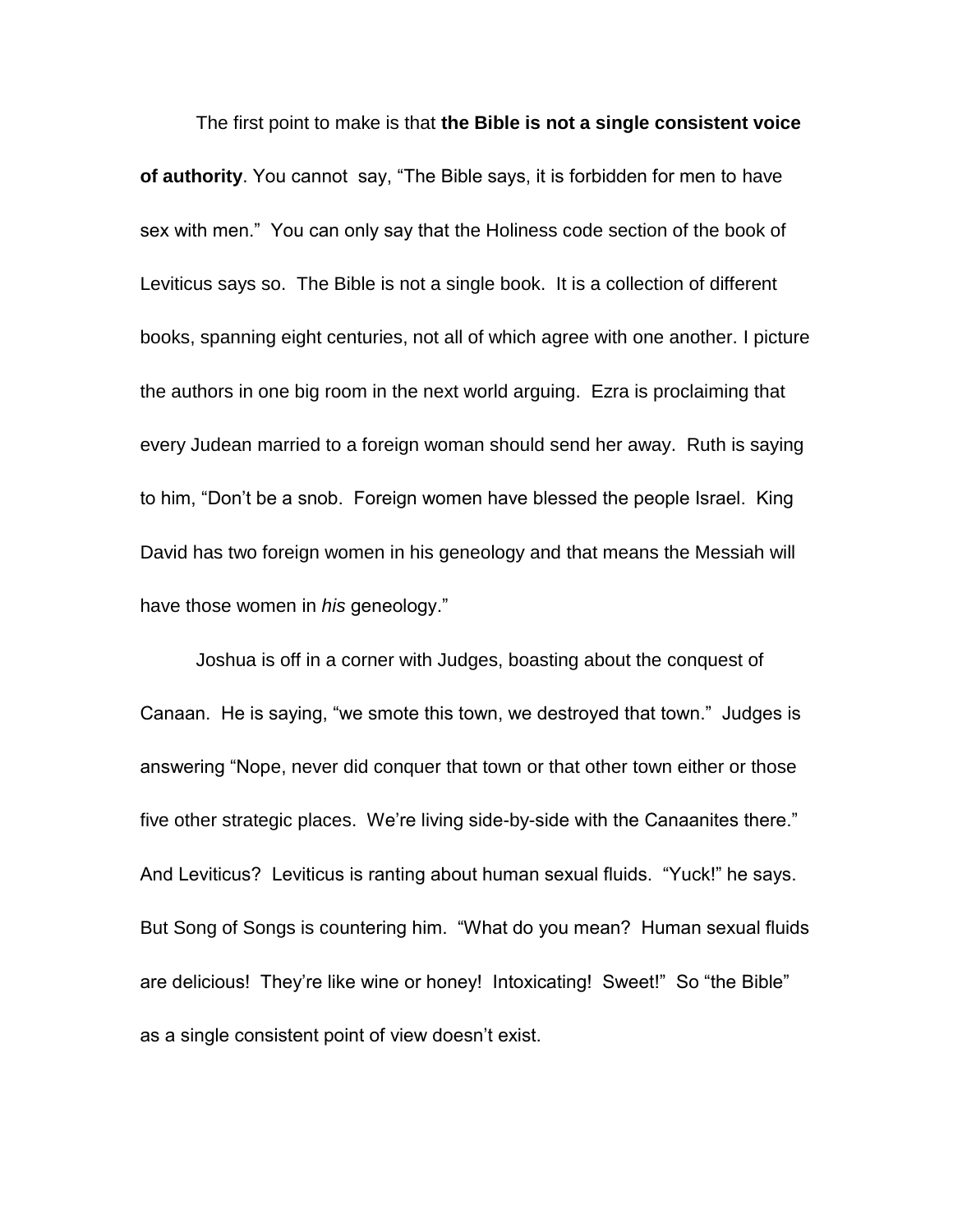Another strategy for dealing with a troubling text is **to place it in its historical context and try to understand what it's worried about.** Leviticus wants to see clear boundaries, distinct categories. It sees boundary-making as the very act by which the world was created. God started with t*ohu vavohu*, a big chaotic mish-mosh and carefully separated out the light from the darkness, the waters above from the waters below, the land from the sea. God created categories of birds and fish and beasts and humans and told them to be fruitful and multiply. They were supposed to do that with their own kind of creature to keep all the categories clear-cut. And males are supposed to do it with or perhaps to females. For Leviticus, when people start eroding these categories, they are uncreating the universe. But, we may object, many categories of creatures have same-sex sexual behavior and the universe hasn't caved in yet! Leviticus doesn't know of this. Moreover, Leviticus may think that a man who penetrates another man is declassing him, making him subordinate like a woman - - what Karl Marx would approvingly call class treason. And finally, as a product of the priesthood, Leviticus sees fertility as a sign of blessing. He can't forsee that gay men will have the option of becoming parents. He worries about the world being depopulated.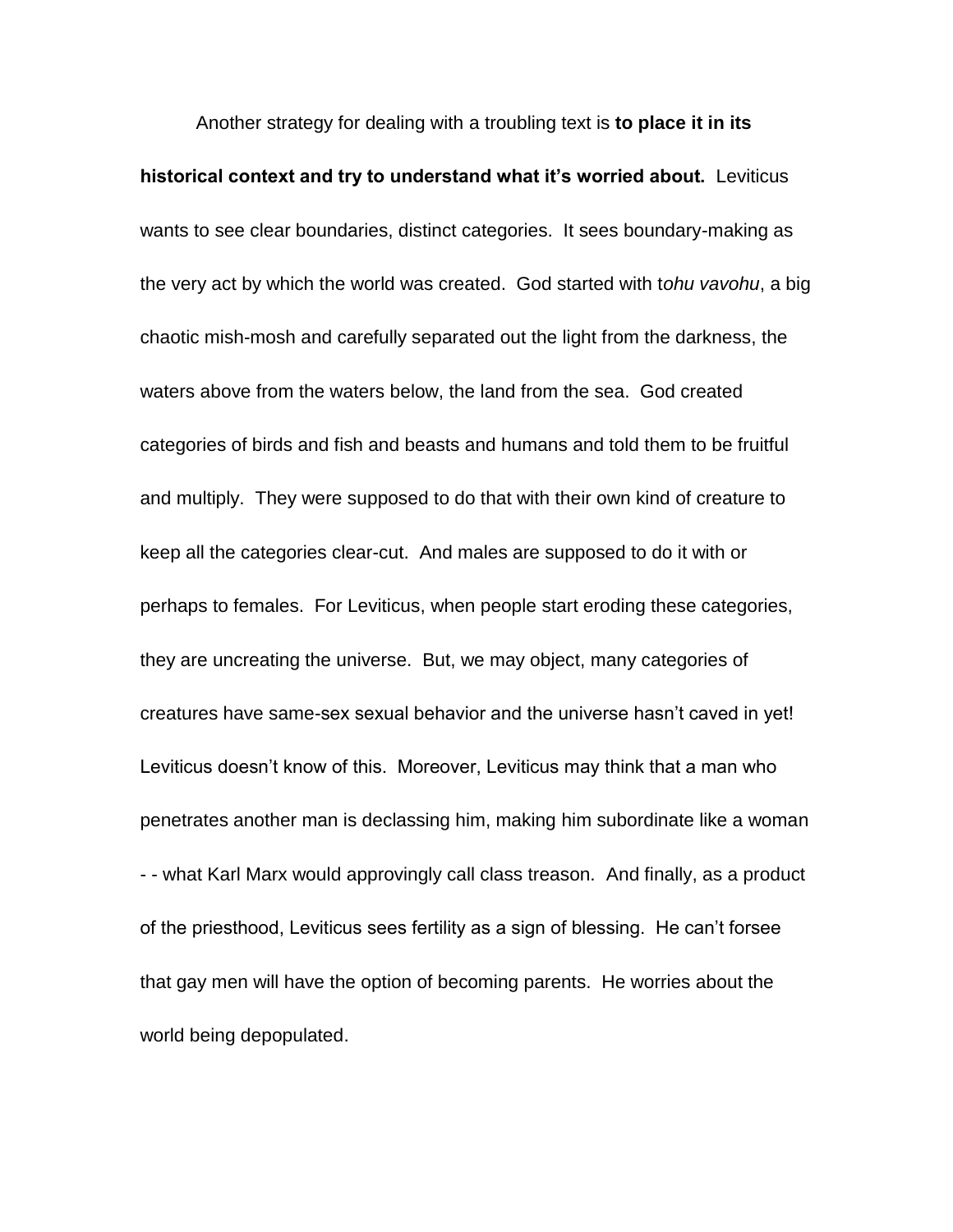Except for Leviticus, the only two explicit texts we have about homosexual behavior are about rape, and really cannot be compared to a loving relationship. In both the threatened rape is the climax of a narrative that is really about a shocking lack of hospitality. According to early rabbinic commentators that is the real sin of the Sodomites. In contrast, there are two texts where David acknowledges his love for Jonathan. In David's lament (II Samuel 1:26) he says, "your love was wonderful to me, more than the love of women," but there are no explicit narratives of sexual behavior between them. Nevertheless, these texts appear in some strategies as counter-examples to Leviticus.

Contextualizing a text historically gives us some perspective on why the author thought the way he or maybe she did, and it underlines the differences between the writer's world and our world, but it leaves a big problem. These verses that won't let people live are part of *sacred* text. It is especially troubling when these texts are part of the Torah, that holy book that we hold in processions, that we kiss, that we make blessings on. We cannot just dismiss the problem by saying "that's how it was then but this is now," unless we want to make the Torah into a museum piece: Imagine tour guides saying ,"that was a Torah; the Jewish people used to live by it." Besides, it isn't true that these texts were only destructive in the past. Countless murders, countless gay-bashings,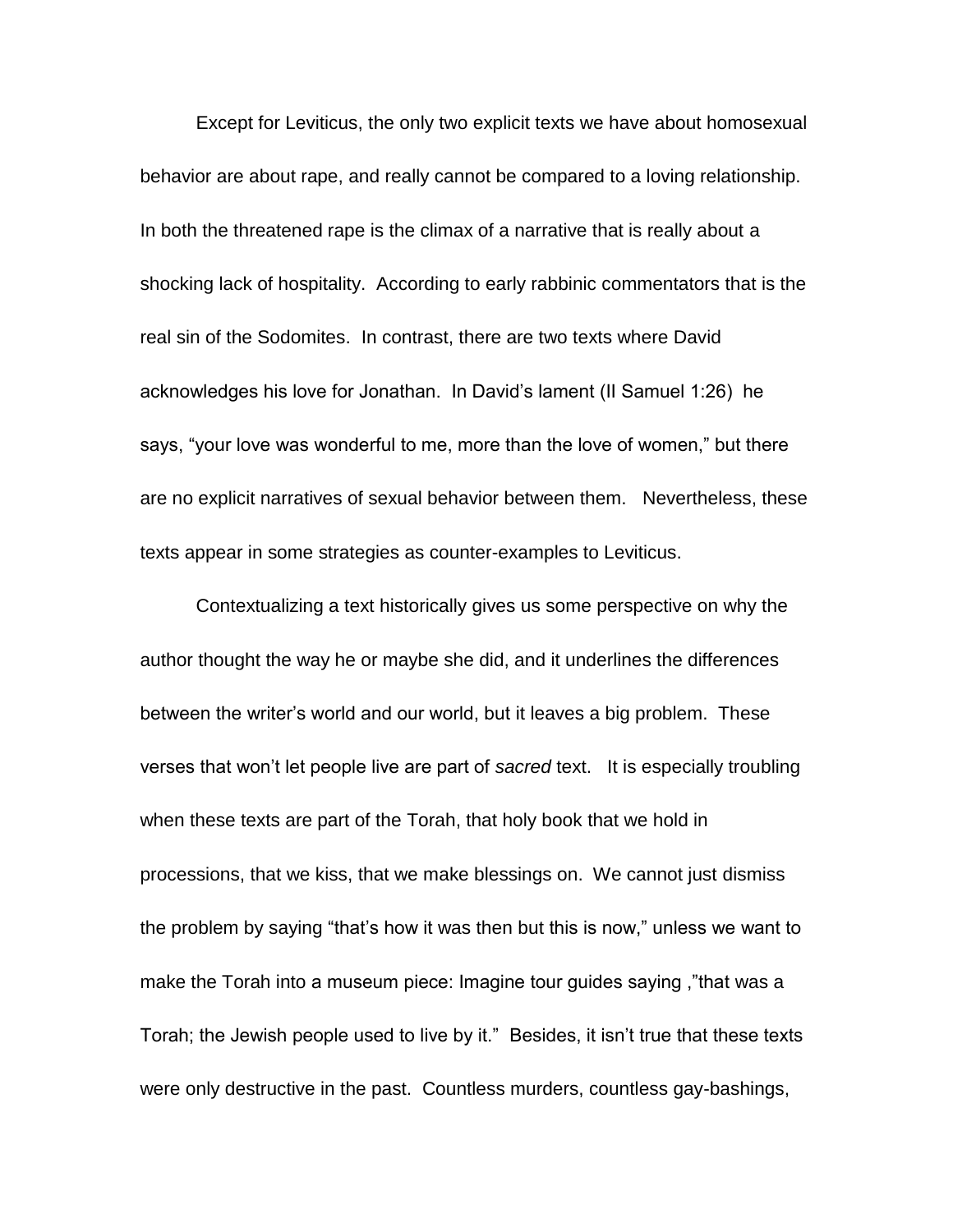countless political initiatives by homophobes, non-Jewish and Jewish, attest that these texts still hold malignant power.

*Luckily, there is one more strategy for dealing with texts that won't let people live and that is interpretation.* Interpretation is in OUR hands. WE get to say what a text means for our time. Let me give you three examples of how the rabbis of the Talmud radically re-read texts that were unlivable. The first such text is a law in Deut. 21:18-21. If a man has a wayward and defiant son, who does not heed his father or mother . . .they shall bring him to the elders of the town [and state their complaint] Thereupon the men of his town shall stone him to death."

With a law like this in existance, few of us would have survived our teen years. But the rabbis narrowed and narrowed the requirements for application until a baraita, a Tannaitic tradition flatly states "There never was a case of the rebellious son and never will be." Why then was the law given, the Talmud inquires? "To study and to reap the reward of studying."(Sanhedrin 71a)

The second example of a biblical law being radically changed by interpretation is "an eye for an eye and a tooth for a tooth." In its biblical contexts In Exodus 21:24 and Leviticus 24:20, it sure sounds like people's eyes and teeth should be taken out if they knock out other people's eyes and teeth. But the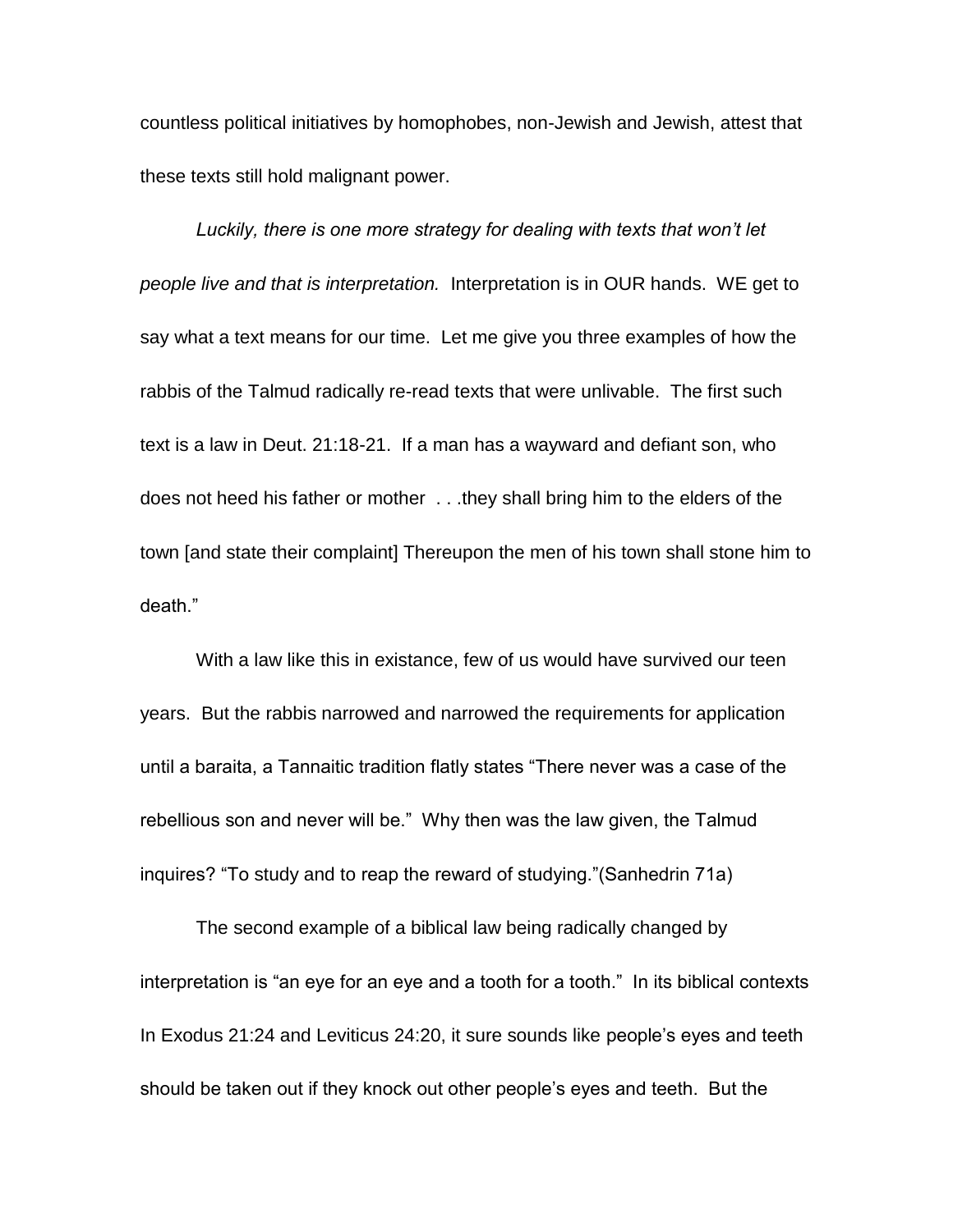Talmud in tractate Bava Qamma goes through an intricate argument to insist that "an eye for an eye" means monetary compensation, and that is the law as we have had it for the last 1900 years. There is also no biblical narrative in which eyes or teeth are extracted as an Israelite punishment.

My third example of biblical law being changed by interpretation is Hillel's prosbul. The sage Hillel saw the great hardship people were having because of the observance of the Sabbatical year, the seventh year, in which all debts were canceled. Commerce was grinding to a halt and no one would lend money to the needy. So Hillel reinterpreted two verses from Deuteronomy 15 (15:2, 9) to abrogate debt cancellation by having creditors transfer debts owed them to the court and authorizing the court to collect. The authorizing document was called a prosbul. Once people were assured that they could collect on debts, the economic system was no longer stalled.

What I am trying to say is that we need not despair about the homophobia of Leviticus. Just as with Hillel and the sabbatical year, once we see that a law that was designed for the people Israel to live with and thrive with, is having the opposite effect, the process of interpretation can find new meanings in the text by which living and thriving is possible. Our texts on *mishkav zachar k'mishkevei isha*, literally, laying a man as if he were a woman might mean a ban on sex in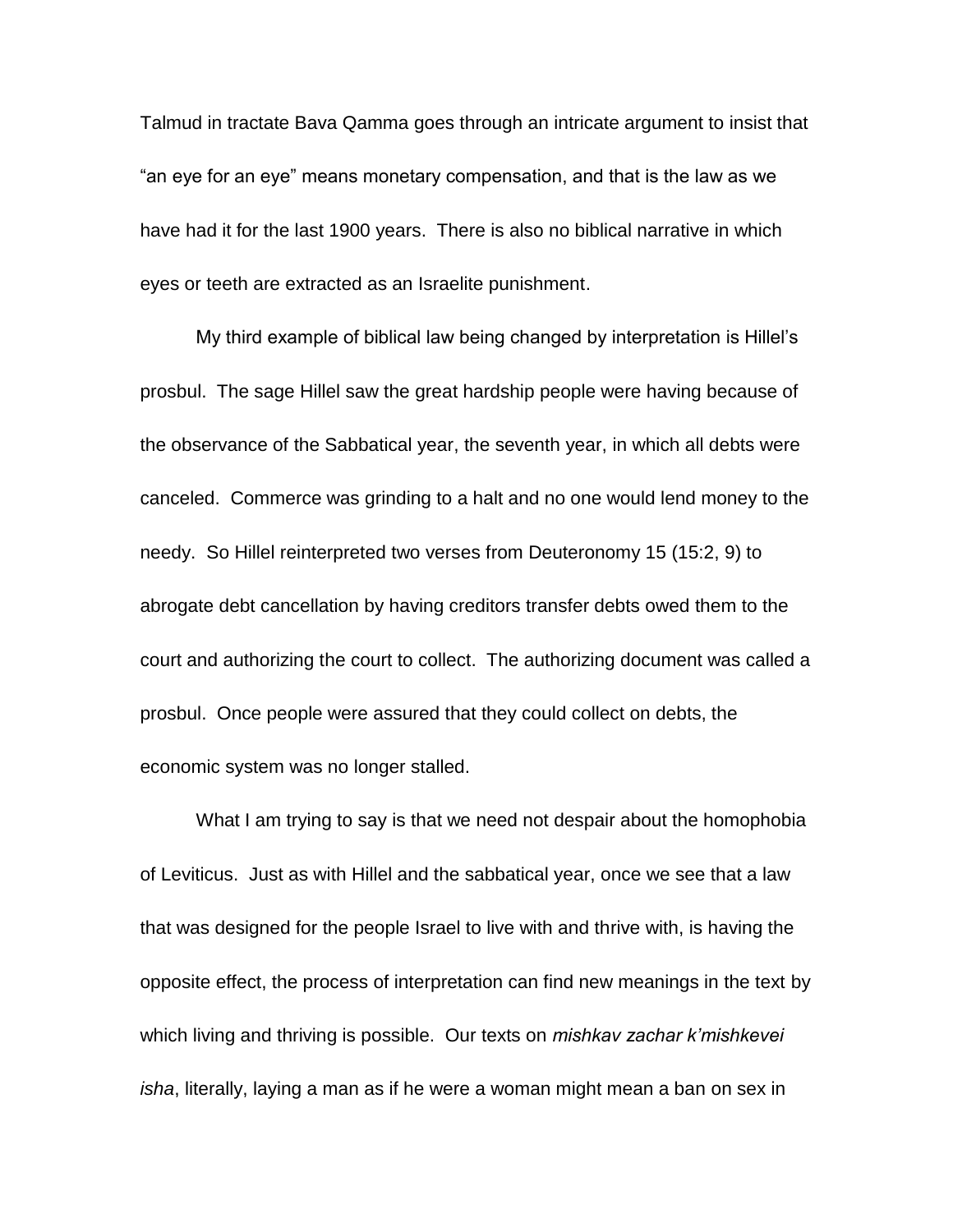which one partner rules over and subordinates the other: man or woman. Moreover, some scholars have argued that homosexual rape is what these texts reference: violent, non-consensual sex. A GLBT halakhist might make a number of other arguments. But laws are meant to promote human flourishing and when they are seriously deterring human flourishing, they need to be reinterpreted rather than merely ignored. When a large constituency is ignoring a law, it casts the entire legal system into disrepute: think about Prohibition in 1920s America. In Jewish law also, we have a principle of not making legal policies that make large numbers of people into sinners.

I've given here three strategies for dealing with texts that don't let people live: **1) Reject the notion that the Bible speaks with a single voice and look for counter-narratives. 2)Contextualize historically to understand what the text's concerns were and 3) Reinterpret, because we are the ones who must determine what a text means in our time.** I have also given you three examples of radically reintepreted Biblical texts, the rebellious son, an eye for an eye, and the text about debt remission in the sabbatical year. Now it is time for the Leviticus texts about male homosexual sex to be reinterpreted as well. My hope is that GLBT rabbis like Rabbi Steve Greenberg or Rabbi Benay Lappe, with whom you at BCC have learned Talmud, will have the courage and the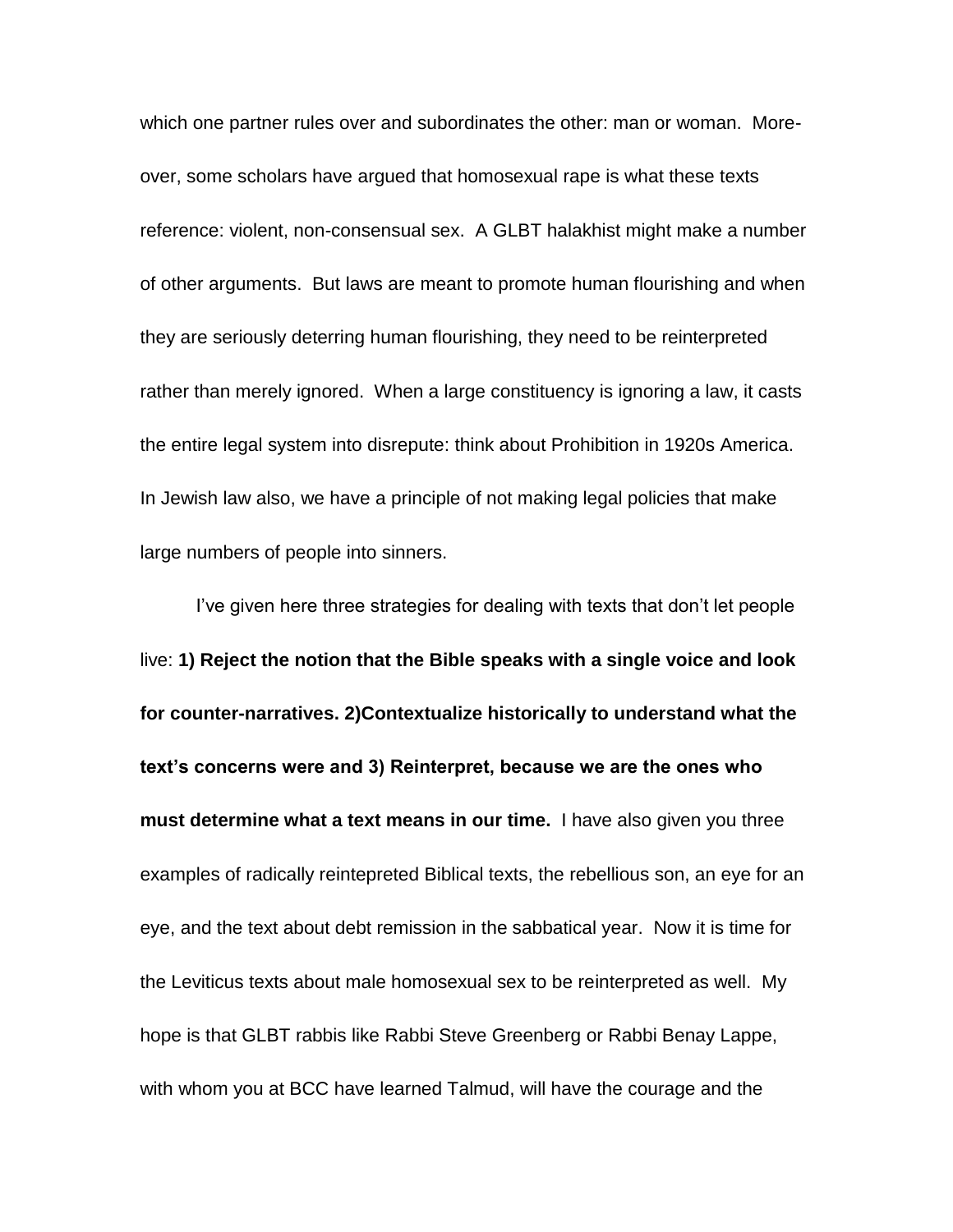chutzpah to show us as Rabbi Benay Lappe taught this congregation, a way people can live by these texts and not die by them. For it says in Acharei Mot *vachai bahem*. "You shall live by them" meaning by the commandments, and the rabbis comment, "and not die by them." Not have your selfhood stifled or in hiding. Not be bullied or bashed. Not, God forbid, commit suicide. But live, pridefully and openly and joyously.

Before I leave I want to thank Rabbi Lisa who has been such a wise and generous teacher and friend and inspiration to me. Your sermons are aweinspiring, and you have a gift for giving everyone space to exercise initiative and do all they can do for BCC. I want to thank also Cantor Juval. There are some nigunim that, when I think of them, I shall always hear them in your voice. And thank you for your insights when we learn. I want to thank all the BCC leaders I have learned from watching, all of you who have come to study with me and enriched us all with your Torah, all of you who have prayed with me this year; too many of you for me to name. What a blessing it has been to me to intern here at BCC!

And now, dear friends, I want to give you my blessing. There is a parable in tractate Ta'anit (5b-6a) of the Talmud that says exactly what I want to say to you: